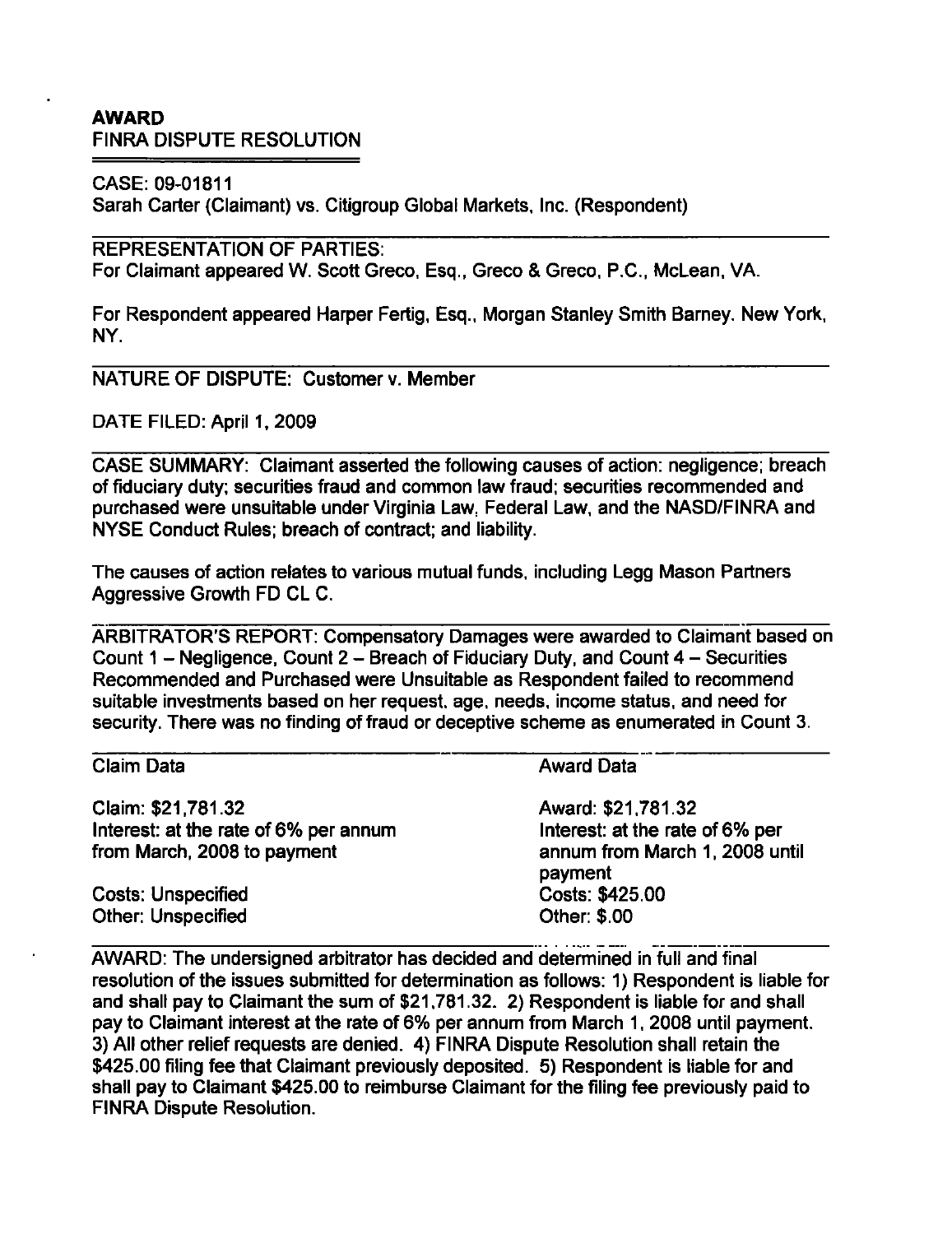Page Two Award 09-01811

 $\bullet$ 

OTIHER FEES: Respondent has paid to FINRA Dispute Resolution the \$425.00 Member Surcharge previously invoiced.

The Arbitrator acknowledges that she has read the pleadings and other materials filed by the parties.